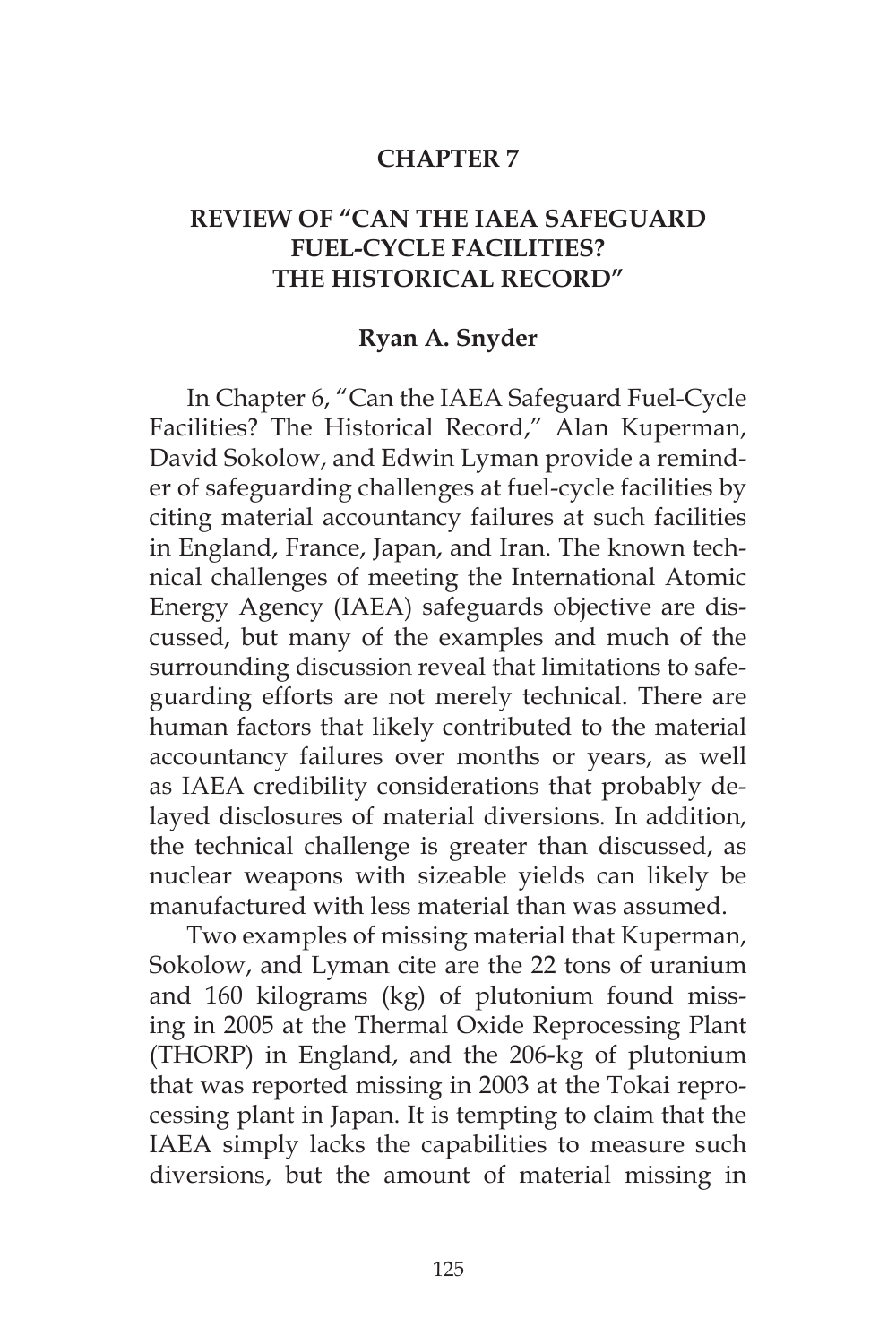both cases suggests that either the measurement errors are much higher than claimed in the 2001 IAEA Safeguards Glossary or that no measurement or inexcusably few measurements were made until other signals alerted inspectors or operators to large amounts of missing material. It should be mentioned here that even though the IAEA was not responsible for safeguarding the THORP, there is no reason to assume that the technical capabilities of those responsible at the Euratom Safeguards Agency should have differed markedly from those at the IAEA.

The 206-kg found missing at Tokai was about 3 percent of the total plutonium processed over the plant's lifetime since 1977. The expected error for such a measurement at a reprocessing facility is about 1 percent, according to the IAEA.<sup>1</sup> While the percent of total throughput of the uranium and plutonium found missing at the THORP is not listed, the size of the leaks were almost certainly higher than 3 percent of total plant throughput between the roughly 8 months from the start of the leak to its discovery.

It is necessary here to mention what the IAEA says must be measured to have the required confidence that a material diversion has occurred. Any scientific measurement must have some uncertainty, so there is always some chance that a quantity is actually higher or lower than the number measured. This amount higher or lower divided by the measured value is called the measurement error, and the IAEA expresses this as a percentage. The IAEA also wants to be about 90-95 percent confident that, in fact, a measured material diversion has occurred, and this translates into needing measurements to differ from the original amount by 3.3 multiplied by the measurement error to claim this level of confidence. This rule is derived from ba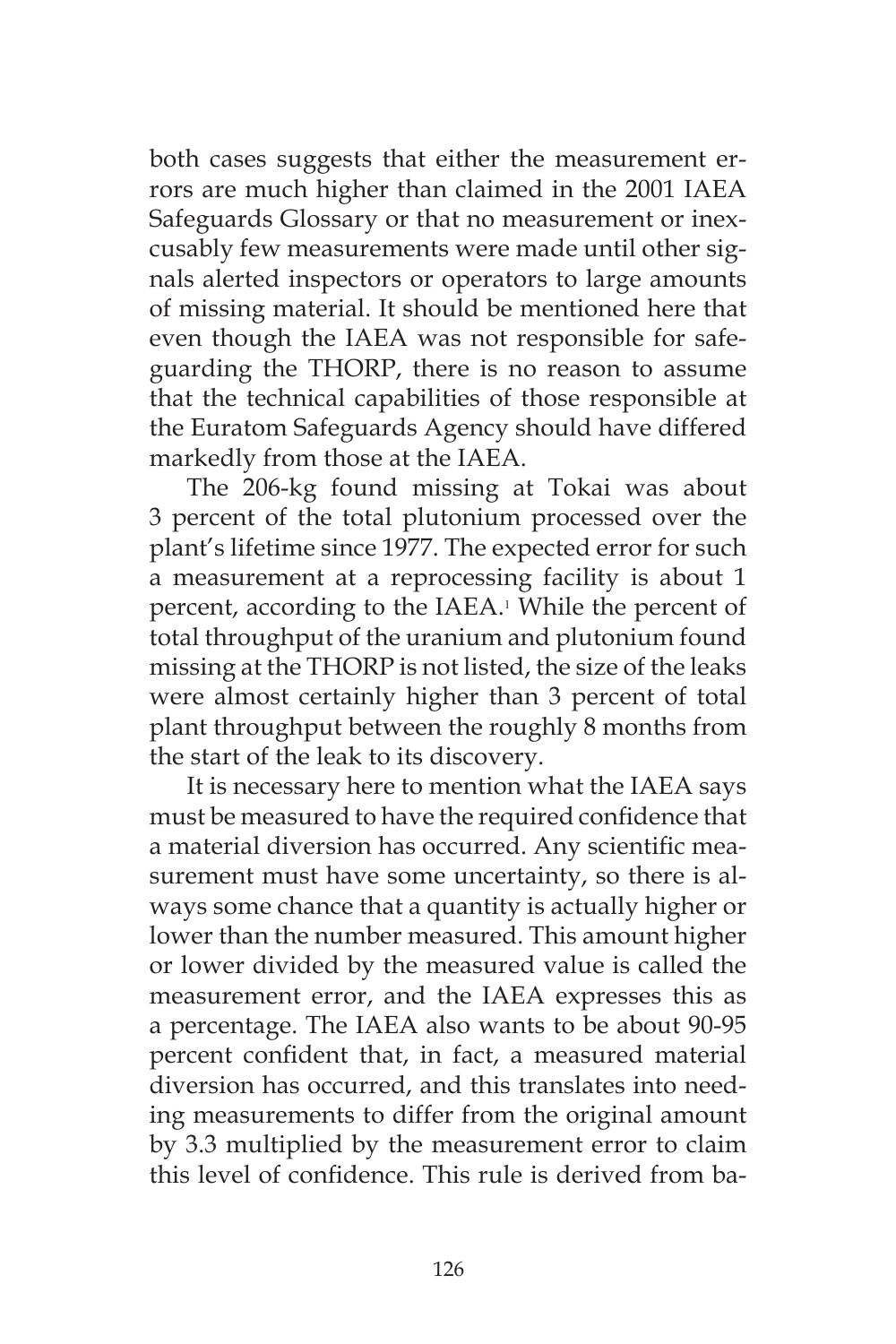sic statistics to reflect the IAEA's stated 90-95 percent confidence standard.

Knowing this, 3.3 times the expected error of 1 percent is 3.3 percent, which translates into an amount that is a bit higher than the 206-kg missing at Tokai when considering the total plant throughput. It is tempting to think that 206-kg of plutonium missing from a reprocessing facility could go undetected if it is only 3 percent of the total; it would not signal the 90- 95 percent confidence needed for the IAEA to claim a diversion. However, if measurements with uncertainties of 1 percent were taken on multiple occasions over the life of the plant and if material equal to 3 percent of the throughput was indeed missing, statistics indicates that diversions over 3.3 percent of the throughput would still occasionally be measured and signal the necessary confidence to claim a diversion. The Tokai example suggests that either the measurement errors were not accurate to 1 percent or that measurements were not taken frequently enough to discover that material was missing.

Another way of thinking about such an idea is to consider counting out 100 pennies to make one dollar. If the measurement error here is 1 percent, it is expected that the total number of pennies counted would be between 99 and 101 most of the time. Now if a child entered the room and took three of the pennies without your knowledge, recounting them after the child's theft would most often give counts between 96 and 98. A count of 96 reflects a diversion equal to 4 percent of 100 and would exceed the minimum 3.3 percent difference needed to be confident that there has been a diversion. The important fact is that measurements with 1 percent error would sometimes create the appearance that four of the pennies are missing when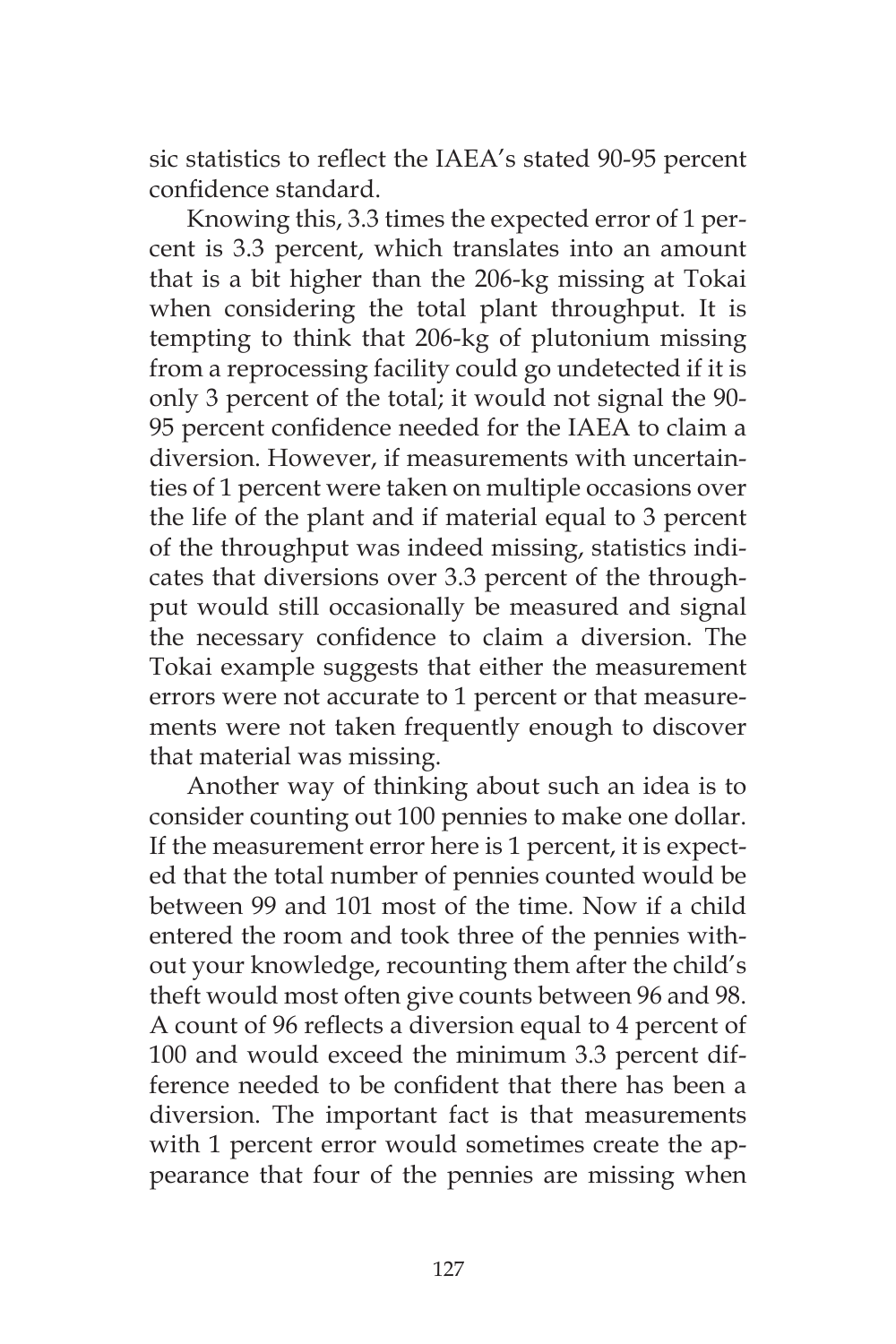only three have been stolen. This applies analogously to the missing 3 percent of plutonium from Tokai; frequent measurements would occasionally result in diversions appearing to exceed 3.3 percent. The statistics of 1 percent measurements demand such outcomes.

The accountancy failure at Tokai is explained by human errors and not measurement limitations. Either the IAEA does not know what the standard errors are in measuring equipment used around the world, or it is claiming greater precision than the instruments have; an additional possibility is that users of the equipment do not know how to use it. It is also possible that no or very few measurements were taken, which adds another element into safeguarding efforts. Perhaps inspectors with high confidence in the operators at a particular plant or inspectors safeguarding plants located in countries deemed unlikely to divert material for use in a nuclear weapon will be more likely to skip material accountancy measurements. When so much material is found missing in the examples Kuperman, Sokolow, and Lyman cite from Tokai and THORP, the questions raised go beyond the IAEA's technical capabilities.

Additional human factors need to be considered in discussions about the IAEA's credibility related to false alarms or claims of a diversion when, in fact, none has occurred. The IAEA aims to keep this below 5 percent, which statistical calculations show is the previously mentioned standard of at least 3.3 multiplied by the measurement error. This consideration can be understood in the following way: If 20 measurements are made that meet the IAEA's threshold for diversion, one of those measurements is statistically likely to be false.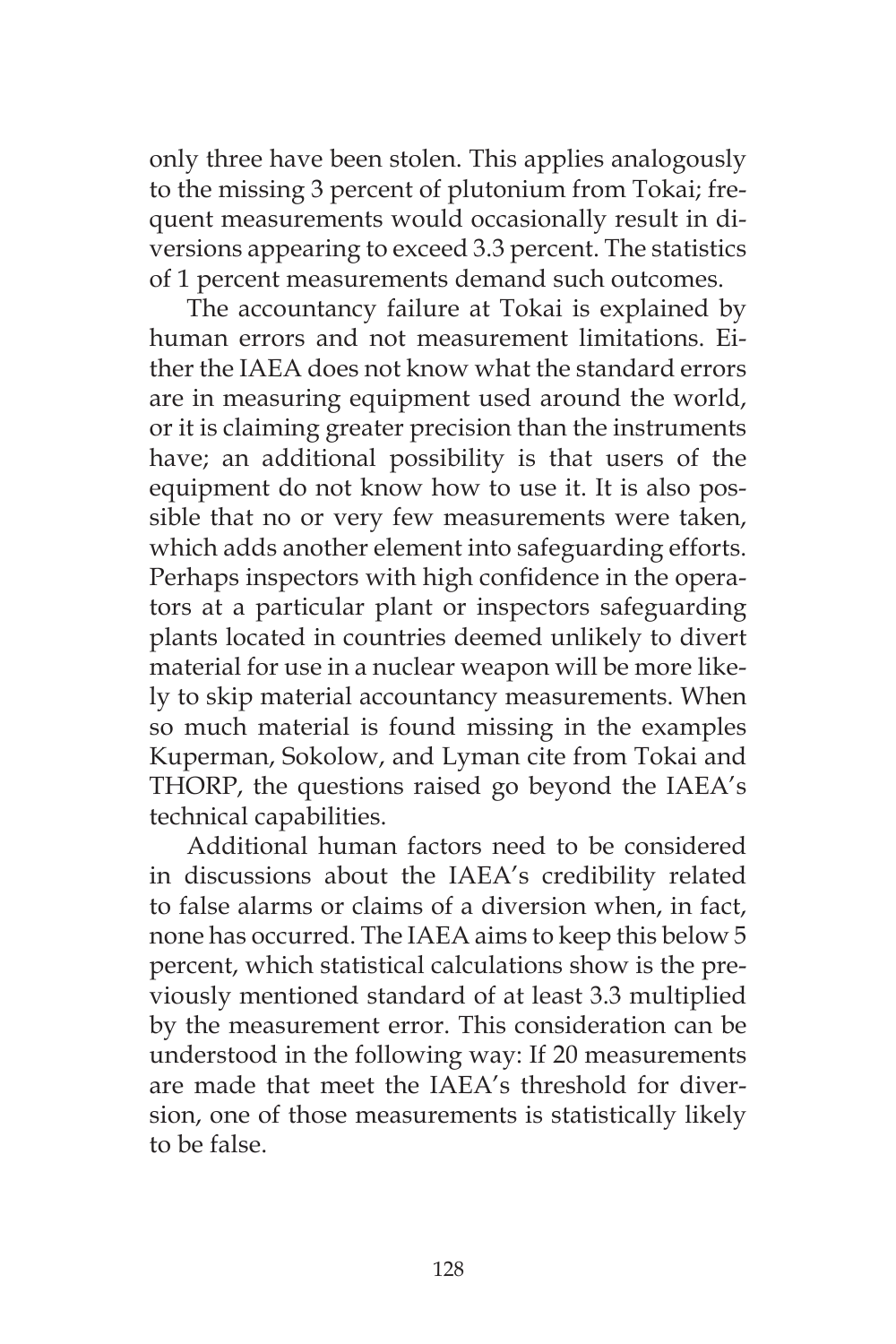It is important to be aware of the problems the IAEA might encounter upon falsely claiming that a diversion has occurred. The agency is only able to do its work if it receives cooperation from states and if it made a claim that turned out to be false, cooperation in implementing safeguards might disappear. A state could say the IAEA was pressured by the United States so it could claim it has nuclear weapons ambitions and is interested in rallying international opinion for economic sanctions or military action against it. Future collaborative efforts between states and the IAEA could be in jeopardy, and the loss in trust from such an event could be a major setback.

Even though the chance of false alarms is a quantitatively expressed measurement, the political factors in bringing a claim of material diversion are highly relevant and add a challenging layer to safeguarding efforts. Any measure of material diversion with the required confidence will likely be repeatedly examined before a claim is brought against a state; the understandable risks of being wrong would likely demand it. This process will take time and, in the real event that material has been diverted, provide a state with additional time to build a nuclear weapon. A state could also say that the IAEA is mistaken or that it needs to check its own records to resolve the accounting discrepancy. This could delay any punitive action and buy yet more time.

Such factors could also lead states to conclude that diversions into nuclear weapons should be attempted with well-prepared excuses in preparation for the IAEA raising alarms. A state might calculate that it could divert material only to wait and see if the IAEA detects it. If the IAEA sounds an alarm, a state could attempt to creatively smooth over the dis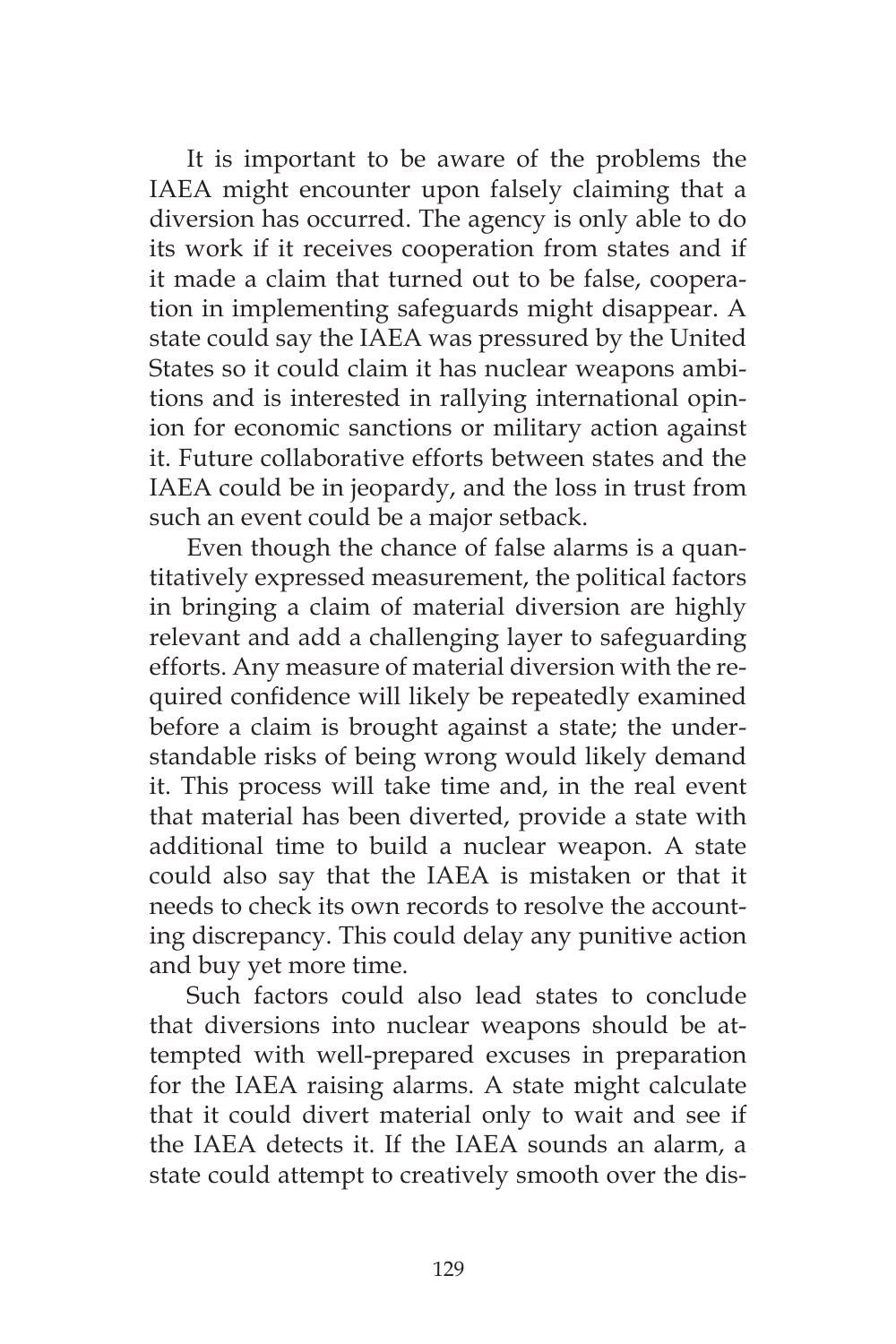crepancy and resolve it without fear of consequence. If the IAEA misses the diversion, then a state could proceed through the remaining clandestine steps to a bomb with greater confidence. That states considering the manufacturing of nuclear weapons will almost certainly give more thought into how to build them without detection than those trying to stop them raises the possibility that the IAEA is never likely to detect a material diversion it could confidently say was made for inclusion in a nuclear weapon. At least it seems unlikely, given the IAEA's constraints.

It is not unreasonable to ask whether the human factors in safeguarding efforts will always remain considerable limitations, no matter what improvements are made in measurement precision. The upgrades that Kuperman, Sokolow, and Lyman propose for safeguards would indeed be improvements, but they are all aimed at improving measurement error. Although vitally important, one must wonder whether any claimed improvements are indeed real and whether, if real, they would significantly improve efforts at meeting the IAEA's safeguards objective, which is:

the timely detection of diversion of significant quantities of nuclear material from peaceful nuclear activities to the manufacture of nuclear weapons or of other nuclear explosive devices or for purposes unknown, and deterrence of such diversion by the risk of early detection.<sup>2</sup>

Might timely detection always be impossible when considering a state determined to build a nuclear weapon as quickly as possible upon diversion from a fuel-cycle facility? Improved measurement accuracy might provide greater confidence that, indeed,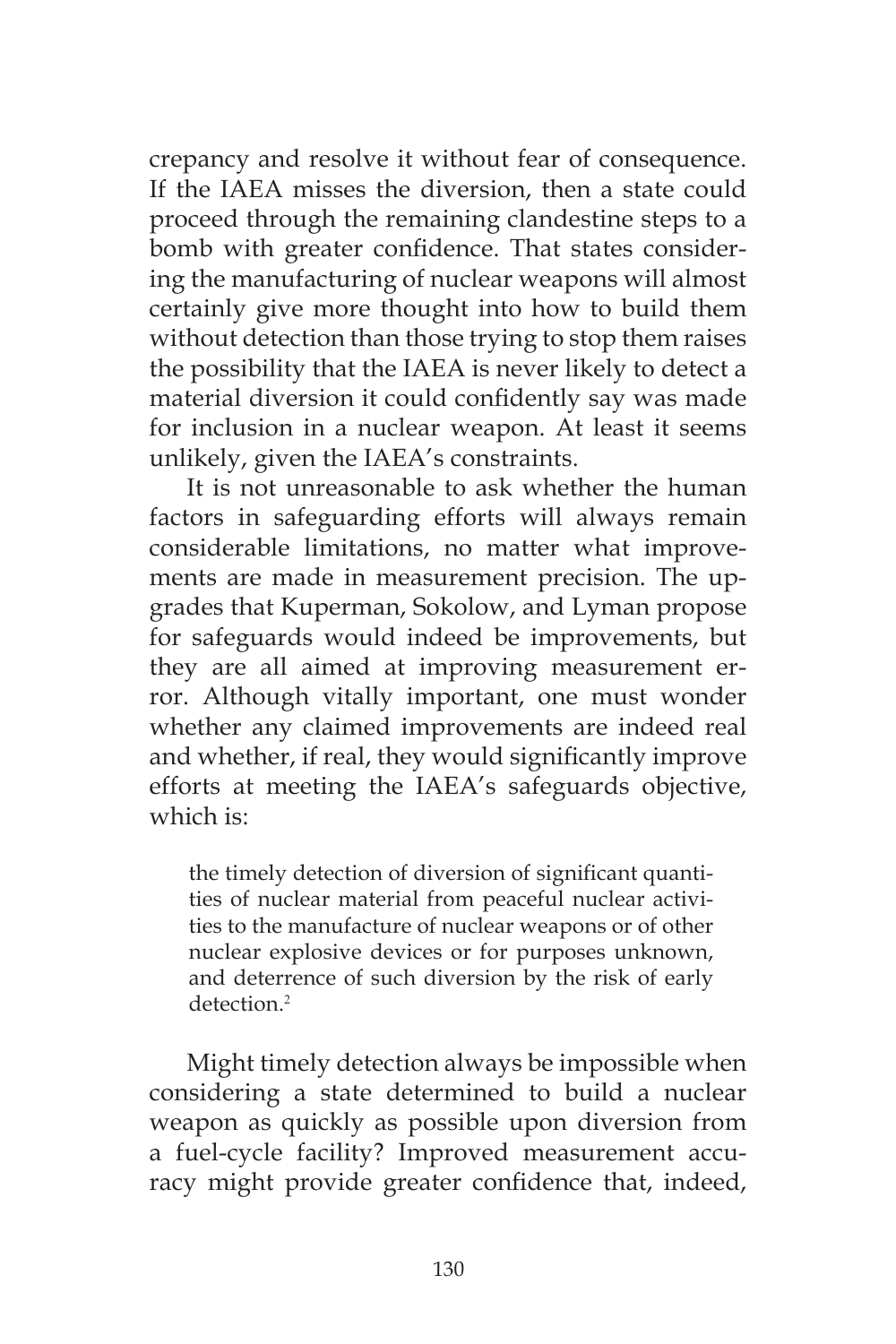some material is missing, but what are the limitations of such improvements? How much increased confidence is possible as a result? Should the human factors already discussed weigh more heavily—or perhaps dominantly—in considerations of safeguarding limitations?

The one quantitative definition that Kuperman, Sokolow, and Lyman did not discuss in enough detail was the definition of a significant quantity (SQ). The IAEA defines a significant quantity as "the approximate amount of nuclear material for which the possibility of manufacturing a nuclear explosive device cannot be excluded."<sup>3</sup> Kuperman, Sokolow, and Lyman use the IAEA's definition of 8-kg for a significant quantity of plutonium-239 (Pu-239), but this amount has been challenged as too large, given the information now publicly available about nuclear weapons design. This is an important oversight, as the effectiveness of a safeguards system depends on whether a diverted SQ can be detected, and the need to detect smaller quantities would place increased demands on safeguarding efforts. Most importantly, however, the IAEA's definitions in this regard are extraordinarily irresponsible if sizeable nuclear weapons can be built with smaller amounts of material than what the IAEA has defined as its concern. The question of whether it is possible to detect a diversion with the required confidence and raise a claim that the requisite material for a nuclear weapon is missing must meet a whole new standard. Such an error raises questions about how the IAEA views its role if it accepts the shortcomings of its own definitions.

The U.S. Department of Energy (DOE) has confirmed that 4-kg is sufficient for building a nuclear device in the case of Pu-239 and uranium-233 (U-233), $4$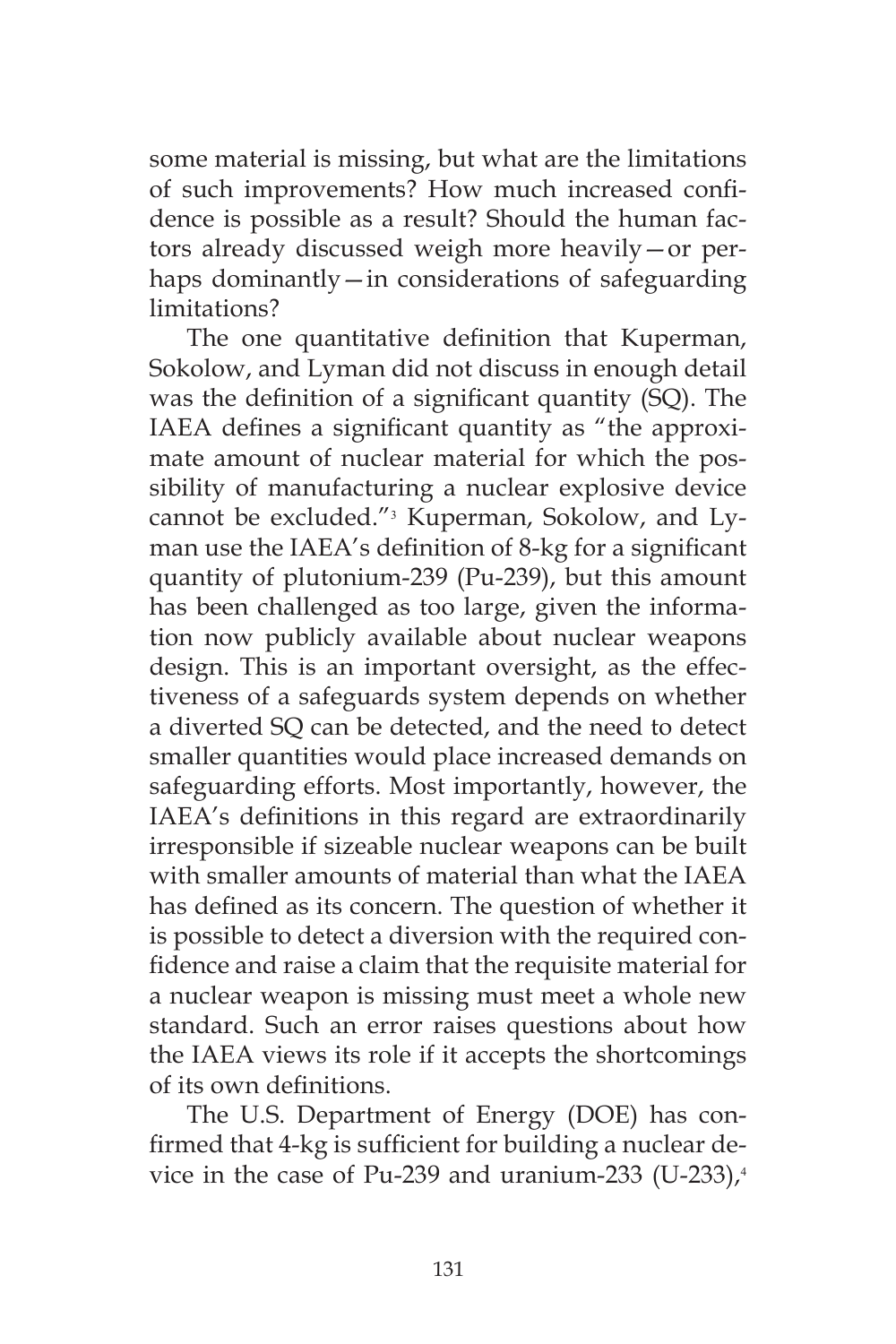and others have suggested that only 1-kg can be used for these isotopes.<sup>5</sup> This shows that 8-kg should be considered too large. The relevant assumption here is that materials for neutron reflecting and compression techniques are accessible by non-nuclear weapons states for making sizeable bombs with less material.

Leaving aside the omission about significant quantities, Kuperman, Sokolow, and Lyman do lay out the technical challenges in safeguarding these facilities, challenges that guarantee many kinds of diversions by determined proliferators would go undetected. Nowhere, however, might the technical capabilities of the IAEA prove less relevant than in the case of Iran and the current state of its nuclear program. The danger Iran presents is the advancement of its program under IAEA safeguards, thereby shortening the time needed for acquiring the requisite material for a nuclear weapon. With recent hopes for diplomatic progress in curtailing the program notwithstanding, Iran's program reveals a limitation to safeguards no matter the current capabilities or prospective improvements in them. Although analysts differ slightly in how much time Iran might need to acquire the material for one bomb (usually assumed to be 20- to 25-kg of U-235), continued enrichment of uranium to 3.5 percent and acquisition of additional centrifuge capacity could very shortly, if it has not already, make the time needed for assembly of a nuclear weapon so short that detection of a material diversion for bomb assembly could not prevent one from being built. This judgment holds important implications for the future of nuclear proliferation, as states learn they are able to come so close under IAEA safeguards to a nuclear weapon that the world has no choice but to act as if they have one.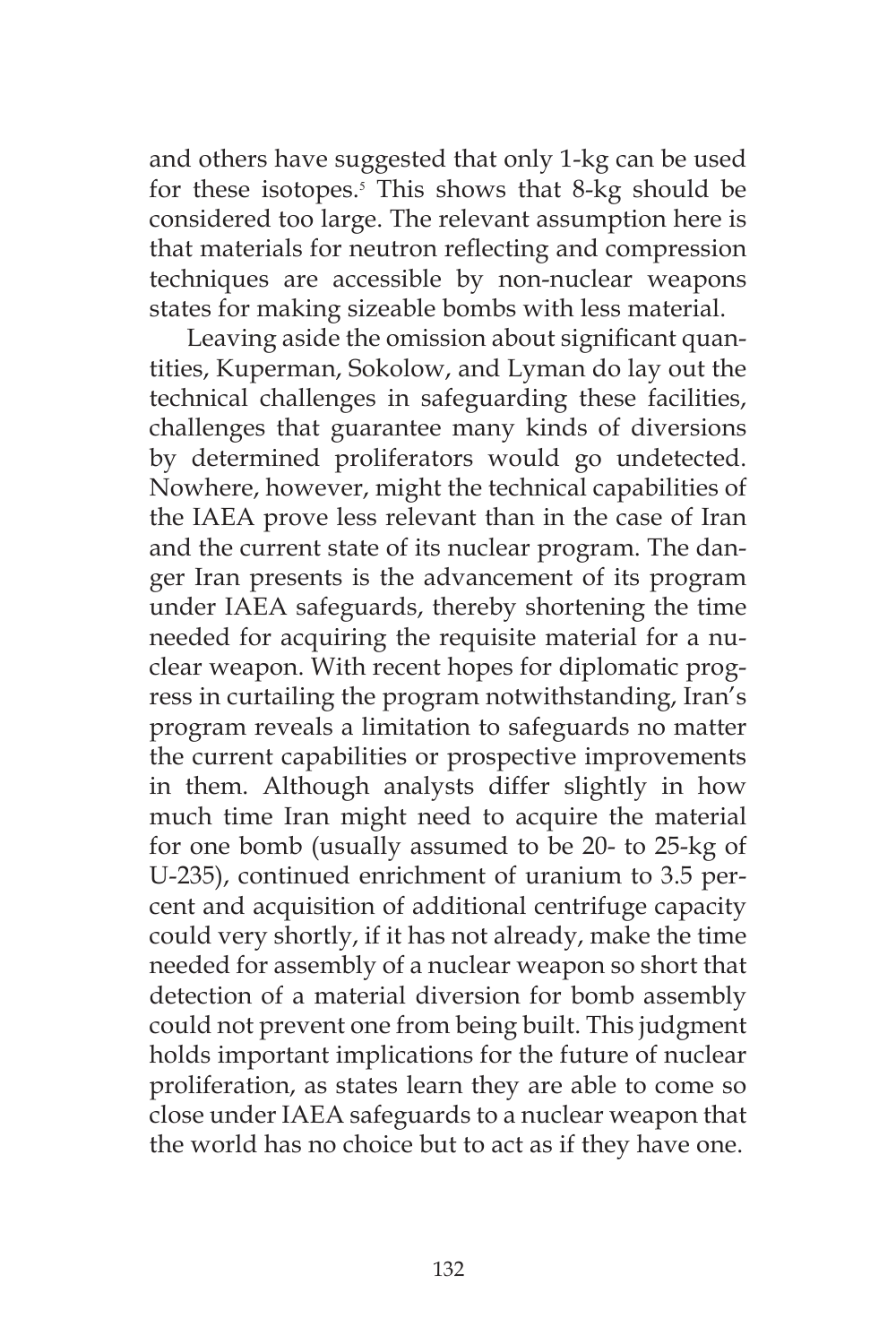This raises the question of whether it will become increasingly futile to focus on improving the ability to detect a material diversion from a fuel-cycle facility. The lower political and economic costs of pursuing nuclear weapons under the guise of a safeguarded civilian nuclear power program, where a state can be assisted in the effort from international suppliers or may be increasingly able to build the needed fuel-cycle technologies indigenously, suggest that the United States needs to define what it considers unacceptable along the spectrum of nuclear capability with regard to the fuel cycle. To draw the line at proscribing an Iranian nuclear weapon—as the United States may argue—would prove unmanageable. Once the requisite amount of material is produced, constructing and equipping a warhead is a relatively short and technologically straightforward process, almost certainly impossible to detect in a timely fashion. Not until a more effectual standard—and the credibility to enforce it—has emerged should improvement in the IAEA's abilities be regarded as helpful in preventing the manufacture of a bomb.

 Kuperman, Sokolow, and Lyman have certainly provided a message that the nonproliferation community needs to hear more often, that the current technical capabilities of the IAEA make safeguarding fuel-cycle facilities very challenging. The bad news is that human factors and their interaction with these capabilities, as well as the inability of the United States to define what is unacceptable nuclear capability, make success in safeguarding less likely than even they suggest.